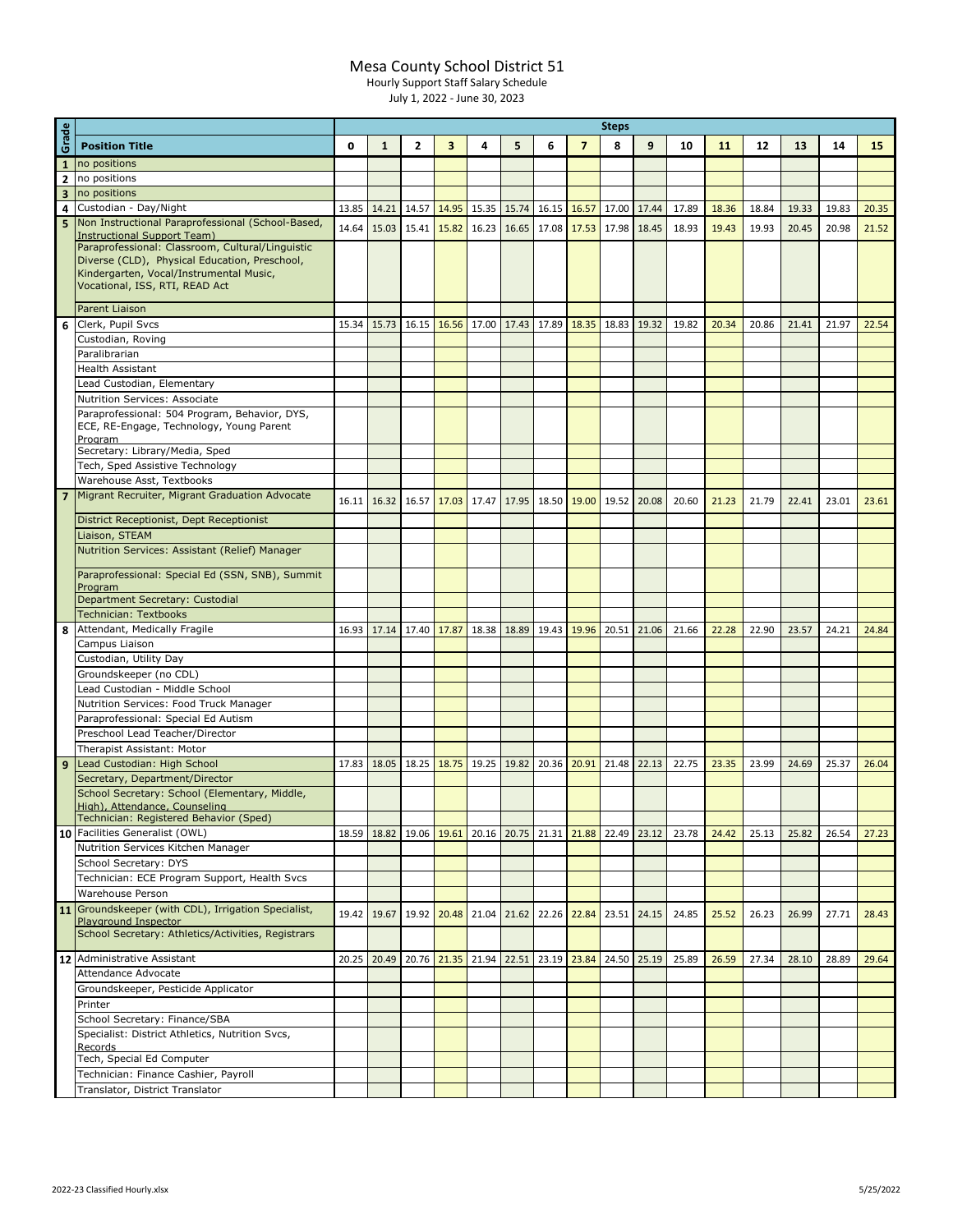## Mesa County School District 51

Hourly Support Staff Salary Schedule

July 1, 2022 - June 30, 2023

|       |                                                                                       | <b>Steps</b> |              |                |                         |       |                         |       |                |             |       |       |       |       |       |       |       |  |  |
|-------|---------------------------------------------------------------------------------------|--------------|--------------|----------------|-------------------------|-------|-------------------------|-------|----------------|-------------|-------|-------|-------|-------|-------|-------|-------|--|--|
| Grade | <b>Position Title</b>                                                                 | $\mathbf o$  | $\mathbf{1}$ | $\overline{2}$ | $\overline{\mathbf{3}}$ | 4     | 5                       | 6     | $\overline{7}$ | 8           | 9     | 10    | 11    | 12    | 13    | 14    | 15    |  |  |
| 13    | Administrative Specialist: Assessment, OWL                                            | 21.06        | 21.32        | 21.58          | 22.21                   | 22.82 | 23.47                   | 24.09 | 24.79          | 25.47       | 26.18 | 26.91 | 27.68 | 28.44 | 29.23 | 30.04 | 30.82 |  |  |
|       | Carpenter, Furniture Repairman                                                        |              |              |                |                         |       |                         |       |                |             |       |       |       |       |       |       |       |  |  |
|       | Custodial Equipment Repair/Gym Floor Specialist                                       |              |              |                |                         |       |                         |       |                |             |       |       |       |       |       |       |       |  |  |
|       |                                                                                       |              |              |                |                         |       |                         |       |                |             |       |       |       |       |       |       |       |  |  |
|       | School Secretary: Principal                                                           |              |              |                |                         |       |                         |       |                |             |       |       |       |       |       |       |       |  |  |
|       | <b>Small Equipment Service &amp; Repair</b>                                           |              |              |                |                         |       |                         |       |                |             |       |       |       |       |       |       |       |  |  |
|       | Specialist: Cataloging and Technical Service,                                         |              |              |                |                         |       |                         |       |                |             |       |       |       |       |       |       |       |  |  |
|       | Regional Migrant Data, Sped SIS Support                                               |              |              |                |                         |       |                         |       |                |             |       |       |       |       |       |       |       |  |  |
|       | 14 Advocate, Reach                                                                    | 21.86        | 22.14        | 22.42          | 23.03                   |       | 23.70 24.34             | 25.02 | 25.76          | 26.44       | 27.19 | 27.95 | 28.75 | 29.54 | 30.35 | 31.20 | 32.01 |  |  |
|       | Heavy Equipment Operator                                                              |              |              |                |                         |       |                         |       |                |             |       |       |       |       |       |       |       |  |  |
|       | Liaison, Migrant Svcs Community & Parental                                            |              |              |                |                         |       |                         |       |                |             |       |       |       |       |       |       |       |  |  |
|       | Locksmith                                                                             |              |              |                |                         |       |                         |       |                |             |       |       |       |       |       |       |       |  |  |
|       | Specialist: HRIS, Sped Administrative, Federal                                        |              |              |                |                         |       |                         |       |                |             |       |       |       |       |       |       |       |  |  |
|       | Program, Sped Software                                                                |              |              |                |                         |       |                         |       |                |             |       |       |       |       |       |       |       |  |  |
|       | Technician: Account Payable, Curriculum-Based                                         |              |              |                |                         |       |                         |       |                |             |       |       |       |       |       |       |       |  |  |
|       | Assessment, Electronic Systems, Purchasing                                            |              |              |                |                         |       |                         |       |                |             |       |       |       |       |       |       |       |  |  |
|       | <b>Accounts Pavable</b><br>Warehouse Lead: Textbook, Nutrition Svcs                   |              |              |                |                         |       |                         |       |                |             |       |       |       |       |       |       |       |  |  |
|       | 15 Accounting Support Specialist/Trainer                                              | 22.67        | 22.99        | 23.28          | 23.92                   | 24.58 | 25.28                   | 25.98 | 26.70          | 27.45       | 28.21 | 29.01 | 29.81 | 30.63 | 31.50 | 32.37 | 33.22 |  |  |
|       | <b>Chief Printer</b>                                                                  |              |              |                |                         |       |                         |       |                |             |       |       |       |       |       |       |       |  |  |
|       | <b>Executive Assistant</b>                                                            |              |              |                |                         |       |                         |       |                |             |       |       |       |       |       |       |       |  |  |
|       | Painter                                                                               |              |              |                |                         |       |                         |       |                |             |       |       |       |       |       |       |       |  |  |
|       | Specialist: CTE Support, Pathways, SWAP Program,                                      |              |              |                |                         |       |                         |       |                |             |       |       |       |       |       |       |       |  |  |
|       | <b>Prevention/Child Welfare</b>                                                       |              |              |                |                         |       |                         |       |                |             |       |       |       |       |       |       |       |  |  |
|       | Welder                                                                                |              |              |                |                         |       |                         |       |                |             |       |       |       |       |       |       |       |  |  |
|       | 16 Braillist                                                                          | 23.49        | 23.78        | 24.09          | 24.79                   | 25.46 | 26.18                   | 26.91 | 27.67          | 28.44       | 29.23 | 30.04 | 30.88 | 31.73 | 32.65 | 33.51 | 34.39 |  |  |
|       | Lead Migrant Recruiter and Advocate                                                   |              |              |                |                         |       |                         |       |                |             |       |       |       |       |       |       |       |  |  |
|       | Roofer                                                                                |              |              |                |                         |       |                         |       |                |             |       |       |       |       |       |       |       |  |  |
|       | 17 Analyst, School Health Finance, Nutrition Services<br><b>Finance</b>               | 24.31        | 24.64        | 24.95          | 25.62                   | 26.35 | 27.10                   | 27.84 | 28.60          | 29.42       | 30.23 | 31.11 | 31.96 | 32.86 | 33.77 | 34.69 | 35.60 |  |  |
|       | Coordinator, Volunteer                                                                |              |              |                |                         |       |                         |       |                |             |       |       |       |       |       |       |       |  |  |
|       | <b>Nutrition Services District Manager</b>                                            |              |              |                |                         |       |                         |       |                |             |       |       |       |       |       |       |       |  |  |
|       | Sr Technician, Electronic Systems                                                     |              |              |                |                         |       |                         |       |                |             |       |       |       |       |       |       |       |  |  |
|       | <b>Working Foreman: Custodial</b>                                                     |              |              |                |                         |       |                         |       |                |             |       |       |       |       |       |       |       |  |  |
|       | 18 Auto Mechanic                                                                      | 25.19        | 25.49        | 25.81          | 26.51                   | 27.26 | 28.02                   | 28.80 | 29.61          | 30.40       | 31.25 | 32.15 | 33.02 | 33.96 | 34.93 | 35.88 | 36.80 |  |  |
|       | Family Coordinator (Field Based)                                                      |              |              |                |                         |       |                         |       |                |             |       |       |       |       |       |       |       |  |  |
|       | HVAC Preventive Maintenance Tech                                                      |              |              |                |                         |       |                         |       |                |             |       |       |       |       |       |       |       |  |  |
|       | PC Support Specialist/Trainer                                                         |              |              |                |                         |       |                         |       |                |             |       |       |       |       |       |       |       |  |  |
|       | Plumber (Journey)                                                                     |              |              |                |                         |       |                         |       |                |             |       |       |       |       |       |       |       |  |  |
|       | Tech, Technology Support 1                                                            |              |              |                |                         |       |                         |       |                |             |       |       |       |       |       |       |       |  |  |
|       | Working Supervisor: Garage, Painter                                                   |              |              |                |                         |       |                         |       |                |             |       |       |       |       |       |       |       |  |  |
|       | 19 Dietician (Registered)<br>Electrician (Journey)                                    | 25.96        | 26.29        | 26.62          | 27.37                   | 28.12 | 28.92                   | 29.75 | 30.57          | 31.43       | 32.30 | 33.17 | 34.09 | 35.07 | 36.03 | 37.01 | 37.97 |  |  |
|       | SSP Assistants: Occupational Therapy, Psychology,                                     |              |              |                |                         |       |                         |       |                |             |       |       |       |       |       |       |       |  |  |
|       | Speech Language Pathology (SLPA)                                                      |              |              |                |                         |       |                         |       |                |             |       |       |       |       |       |       |       |  |  |
|       |                                                                                       |              |              |                |                         |       |                         |       |                |             |       |       |       |       |       |       |       |  |  |
|       | <b>School Security Officer</b>                                                        |              |              |                |                         |       |                         |       |                |             |       |       |       |       |       |       |       |  |  |
|       | Videographer                                                                          |              |              |                |                         |       |                         |       |                |             |       |       |       |       |       |       |       |  |  |
|       | 20 Data Analyst, Reporting                                                            | 26.81        | 27.14        | 27.47          | 28.25                   | 29.02 | 29.82                   |       | 30.66 31.52    | 32.40 33.31 |       | 34.25 | 35.18 | 36.19 | 37.18 | 38.22 | 39.21 |  |  |
|       | Financial Analyst, Curriculum                                                         |              |              |                |                         |       |                         |       |                |             |       |       |       |       |       |       |       |  |  |
|       | <b>HVAC Certified Technician</b>                                                      |              |              |                |                         |       |                         |       |                |             |       |       |       |       |       |       |       |  |  |
|       | Senior Specialist/Trainer, PC Support<br><b>Student Information System Specialist</b> |              |              |                |                         |       |                         |       |                |             |       |       |       |       |       |       |       |  |  |
|       | 21 Electrician (Master)                                                               | 27.61        | 27.97        | 28.31          | 29.08                   | 29.91 | 30.74                   |       | 31.58 32.48    | 33.39       | 34.31 | 35.27 | 36.25 | 37.27 | 38.30 | 39.38 | 40.40 |  |  |
|       | Educational Interpreter (Deaf Ed)                                                     |              |              |                |                         |       |                         |       |                |             |       |       |       |       |       |       |       |  |  |
|       | Plumber (Master)                                                                      |              |              |                |                         |       |                         |       |                |             |       |       |       |       |       |       |       |  |  |
|       | Tech, Technology Support 2                                                            |              |              |                |                         |       |                         |       |                |             |       |       |       |       |       |       |       |  |  |
| 22    | Coordinator: SWAP                                                                     | 28.45        | 28.80        | 29.16          | 29.94                   | 30.80 | 31.62                   | 32.53 | 33.44          | 34.36       | 35.33 | 36.31 | 37.34 | 38.38 | 39.44 | 40.55 | 41.61 |  |  |
|       | Family Center Coordinator                                                             |              |              |                |                         |       |                         |       |                |             |       |       |       |       |       |       |       |  |  |
|       | Working Supervisor: Electric/Mechanical,                                              |              |              |                |                         |       |                         |       |                |             |       |       |       |       |       |       |       |  |  |
|       | Carpentry, Grounds                                                                    |              |              |                |                         |       |                         |       |                |             |       |       |       |       |       |       |       |  |  |
| 23    | no positions                                                                          | 29.27        | 29.62        | 29.98          | 30.83                   |       | 31.67 32.55 33.47 34.40 |       |                | 35.37       | 36.35 | 37.38 | 38.42 | 39.47 | 40.58 | 41.72 | 42.79 |  |  |
|       | 24 Client System Administrator (Tech Mobile Device)                                   | 30.11        | 30.46        | 30.84          | 31.67                   | 32.55 | 33.47                   |       | 34.40 35.37    | 36.35       | 37.36 | 38.42 | 39.46 | 40.58 | 41.72 | 42.87 | 43.98 |  |  |
|       | <b>Technical Training and Support Analyst</b>                                         |              |              |                |                         |       |                         |       |                |             |       |       |       |       |       |       |       |  |  |